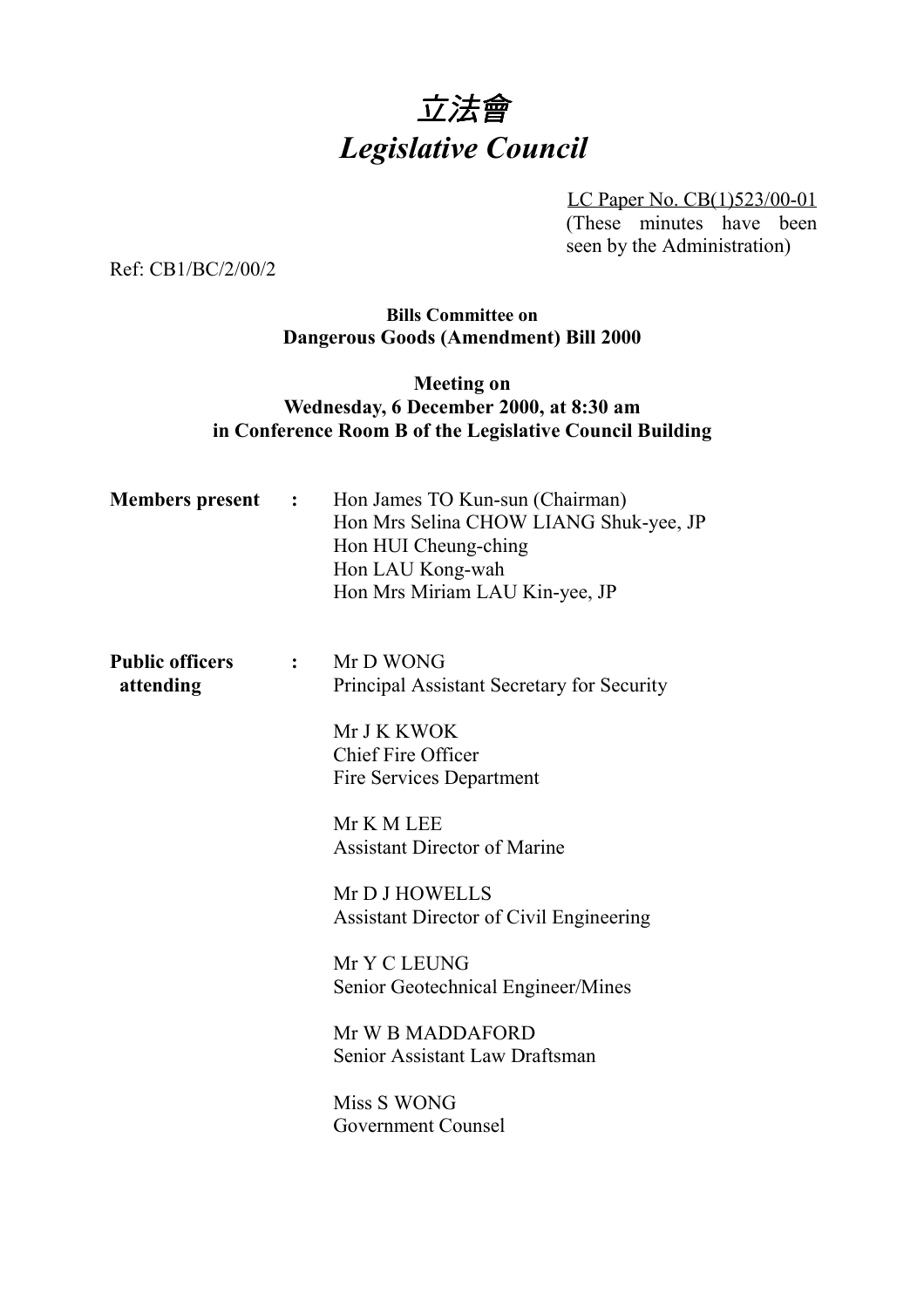| Action |                                             | $-2-$                                            |
|--------|---------------------------------------------|--------------------------------------------------|
|        |                                             | Miss LEE Choy-mei                                |
|        |                                             | <b>Assistant Secretary for Security</b>          |
|        | <b>Clerk in attendance : Mr Andy LAU</b>    | Chief Assistant Secretary (1)2                   |
|        | <b>Staff in attendance : Mr Stephen LAM</b> | Assistant Legal Adviser 4                        |
|        |                                             | Mrs Mary TANG<br>Senior Assistant Secretary (1)2 |

### **I Meeting with the Administration**

The Chairman drew members' attention to the submission from Saving International (Holdings) Ltd. (LC Paper No. CB(1)249/00-01) regarding its concerns about the exempted quantities for storage and conveyance of moth repellents. Members agreed to invite representatives of the company to express their views at the next meeting. Members also requested the Administration to provide a written response to the submission received.

2. At the invitation of the Chairman, the Principal Assistant Secretary for Security (PAS/S) briefed members on the comparison of staff training requirements for liquefied petroleum gas (LPG) and dangerous goods (DG) vehicles at LC Paper No. CB(1)259/00-01(01) and the comparison of licensing requirements for vehicles conveying LPG and DG at LC Paper No. CB(1)259/00-01(02)).

3. On Mr HUI Cheung-ching's enquiry about the need for refresher training for drivers of DG vehicles, the Chief Fire Officer, Fire Services Department (CFO) said that refresher training was considered necessary for updating drivers' knowledge having regard to the on-going development of DG.

4. Comparing the duration of the training courses for drivers of LPG and DG vehicles and the safety installations and equipment required for these two classes of vehicles, Mr LAU Kong-wah queried why the standards for LPG vehicles were much higher than those of DG vehicles. He was concerned that of the 1,600 types of DG, some could be flammable substances and would also impose a high degree of risk. As such, the conveyance of DG should also be subject to the same degree of safety requirements as that of LPG.

5. CFO replied that the safety hazard posed by the conveyance of LPG was much higher than DG. This was because LPG was flammable and its exposure to high temperature would result in bursting, and hence, explosion. This explained why extra precautionary measures such as the use of flame resistant material and installation of

Admin.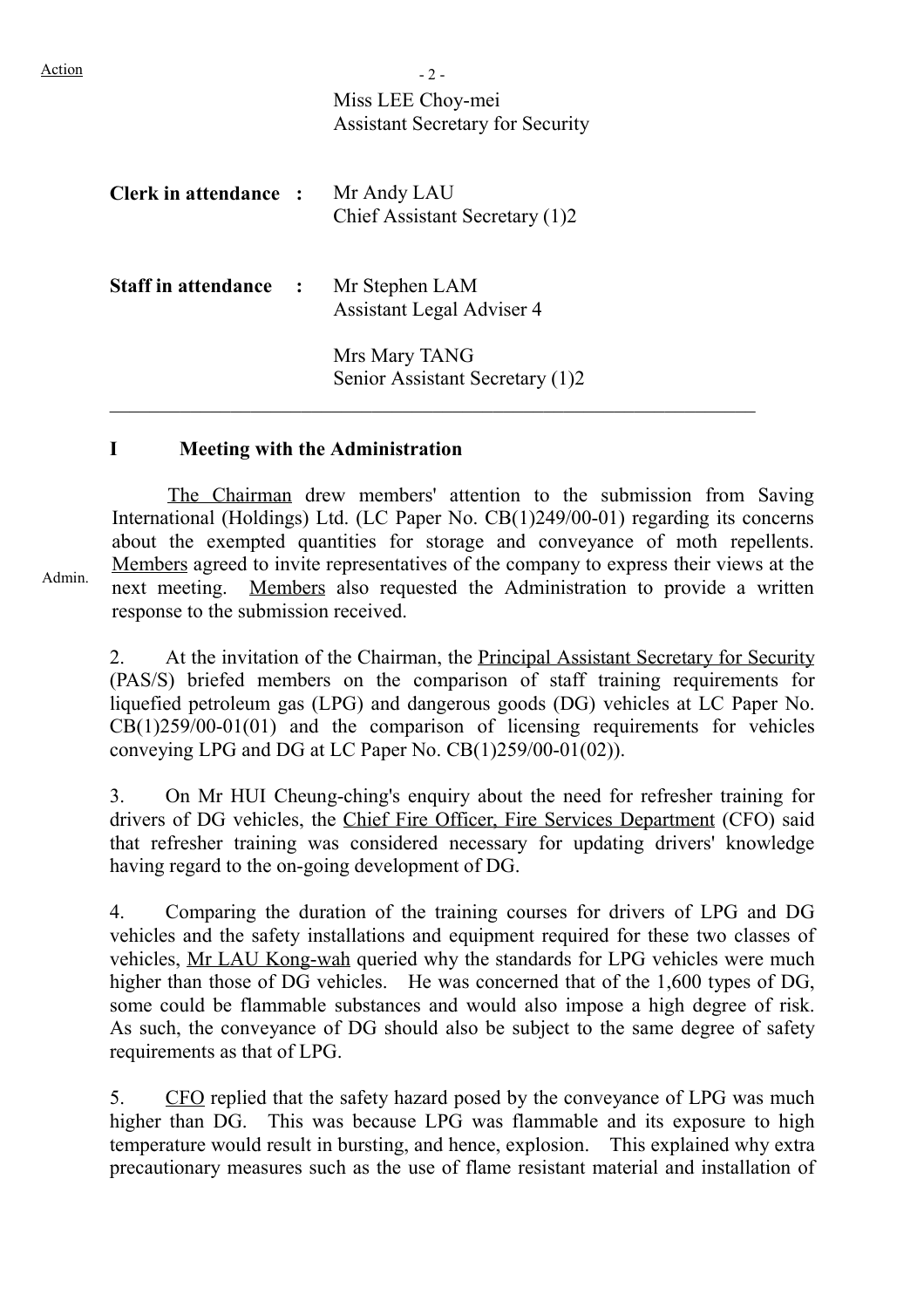emergency engine stop to cut off the supply of fuel to the engine were necessary in LPG road tankers.

6. Regarding the duration of the training courses for drivers of LPG vehicles, CFO advised that as drivers of LPG road tankers had to operate different valves and fittings in the LPG road tankers, it required a longer training period of five days to enable the drivers to learn all the essential details. The duration of the training courses for drivers of LPG cylinder wagons was shortened to half a day, taking into account the staff training requirements for this type of vehicle. Regarding the conveyance of other flammable gases which were classified as DG, CFO advised that road tankers would not normally be used in the course of transportation as the quantities involved were small. As such, the training duration could be shortened to tie in with the actual training needs of drivers.

7. Mr LAU Kong-wah did not accept the Administration's reply. He pointed out that given the diversity of DG, it was of paramount importance that drivers of DG vehicles should have adequate knowledge in handling different kinds of DG. In this regard, he enquired whether consideration would be given to imposing a higher safety standards for DG drivers and vehicles, for example, the enhancement of staff training programme and additional provision of safety installations and equipment in DG vehicles.

8. CFO explained that in order to suit the need of individual drivers who would be required to convey different Classes of DG, different certificates would be issued to them for the conveyance of different Classes of DG. The training programme would also be designed in such a way so as to include a two-day core module and optional modules lasting for one day to meet drivers' needs. Upon completion of the training course, the drivers would be required to sit for a mock examination. There would be cost implications for extending the duration of the training course, as this would lead to further loss of working-day. He said that the proposed arrangement would provide adequate training for drivers and would meet with the requirements of the legislation. As regards the upgrading of safety installation for DG vehicles, CFO said that the Administration would have to examine further taking into account the operational requirements of the trade and the safety needs. Since the licensing requirements for DG vehicles were not specified in the subsidiary legislation, the Chairman requested and the Administration agreed to provide the Panel on Security with the updated information on the revised licensing requirements for DG vehicles in due course.

Admin.

9. Mrs Selina CHOW opined that in setting safety standards, the Administration should strike a balance between safety considerations and cost implications. She objected to the imposition of unnecessary high safety standards which might stifle the operation of the trade. She pointed out that the upgrading of safety installations and equipment and the extension of the training duration as well as enforcement actions against non-compliance would all incur increases in operating costs. She enquired if the Administration had conducted a Regulatory Impact Assessment (RIA) on the proposed licensing arrangements, in particular, on the cost impacts on the trade. She also expressed concern about the practicability of the proposed licensing system which would require the annual renewal of licences for large numbers of DG vehicles.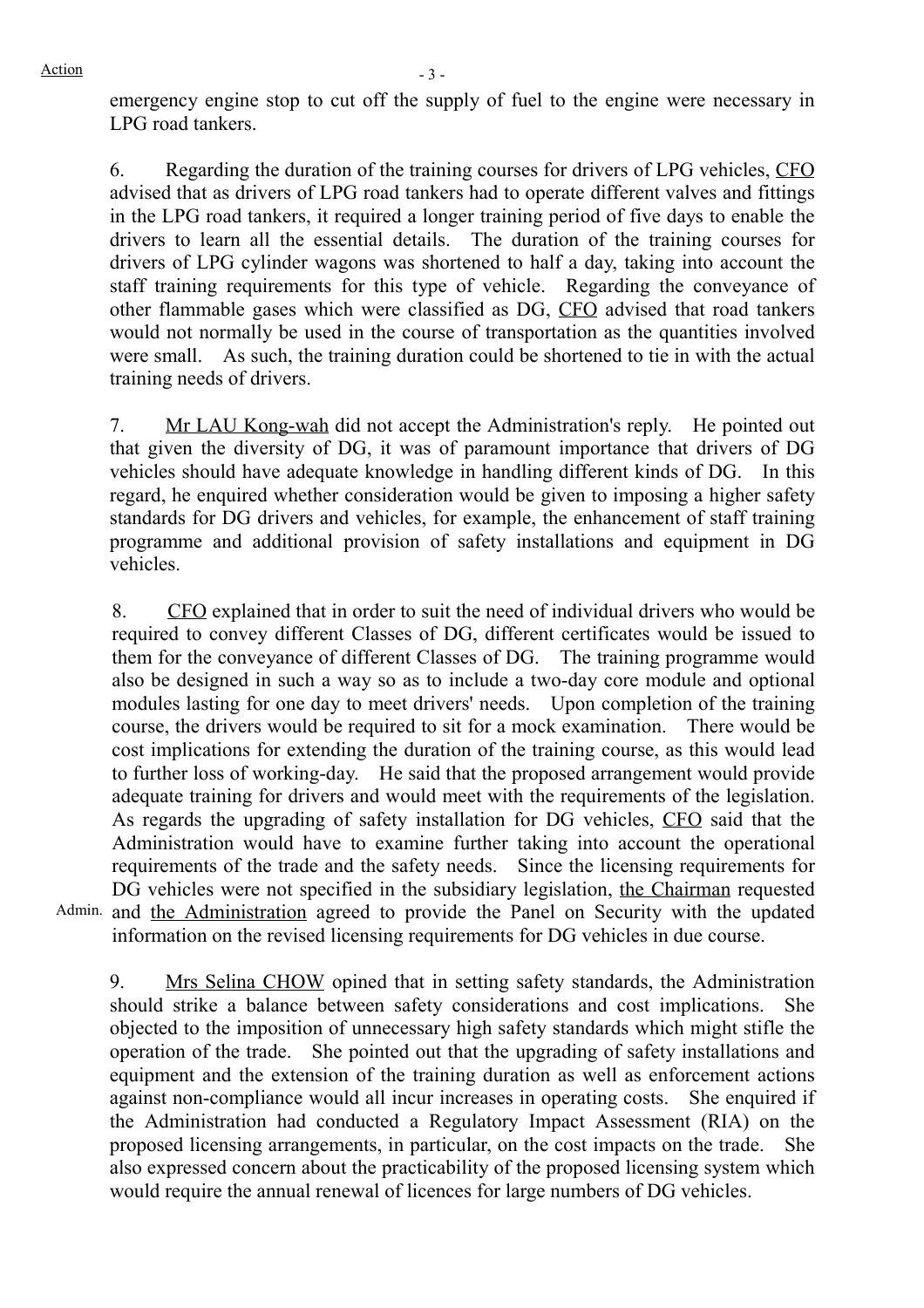10. In response, CFO said that the consultants engaged by the Administration had conducted two RIAs on the proposed licensing regime, one was on the conveyance of DG and another on the storage requirements. The consultants concluded that the proposed licensing regime would be beneficial to the community and would not cause undue hardship to the trade in general, and that the benefits brought by the regime would outweigh its cost implications. The consultants had also requested the Fire Services Department to review the licensing requirements for dangerous goods stores to take account of improvements in fire prevention installations. This would help alleviate the regulatory impact on the affected trades.

11. On Mrs Selina CHOW's further enquiry on whether the RIA had reviewed the cost implications of all the proposed changes in connection with the conveyance of DG on land, CFO said that the consultants had provided a detailed report on the cost implications of the proposed licensing regime, which covered the costs of vehicle licensing and retrofitting, drivers' training, emergency equipment installed, and drivers' licences etc. The fees for initial issue of licences for DG vehicles for Categories 2 and 5 was \$725 based on a cost recovery basis. He would be pleased to provide the report for members' reference.

12. Mrs Selina CHOW expressed concern about the existing arrangement whereby two separate Government departments were each responsible for carrying out annual vehicle inspection for LPG and DG vehicles. To achieve economy of scale and taking into account the user-pays principle adopted by the Administration, she opined that the Administration should explore whether the related services could be contracted out or grouped under the purview of a single entity. This would not only improve cost effectiveness, but would also alleviate the pressure for fee increases and relieve the financial burden of the related trades. She suggested that the matter should be further followed up with the Administration.

(*Post-meeting note* - A letter setting out Mrs CHOW's concerns was sent to the Secretary for the Treasury on 9 December 2000.)

13. Responding to Mrs CHOW's enquiry about the safety requirements for DG vehicles, CFO said that the safety requirements for vehicles conveying Categories 2 and 5 DG were based on standards adopted in the United Kingdom and the United States. Given the lower safety hazard posed by vehicles conveying Classes 4 to 9 DG under the Bill, a lower safety requirement was proposed.

14. Mr LAU Kong-wah stressed the importance of public safety. He opined that public safety should be of greater concern than the cost impacts on the trade. Referring to pages 5 and 8 of the comparison table at LC Paper No. CB(1)259/00- 01(02), he pointed out that similar to LPG vehicles, the requirements for using flame resistance material, the installation of means to cut off the supply of fuel to the engine and stop the engine, and the provision of safety device to guard against the risk of short circuit and the outbreak of fire for all electrical apparatus in LPG road tankers should also be specified in DG vehicles. He did not consider that these safety requirements would incur high costs.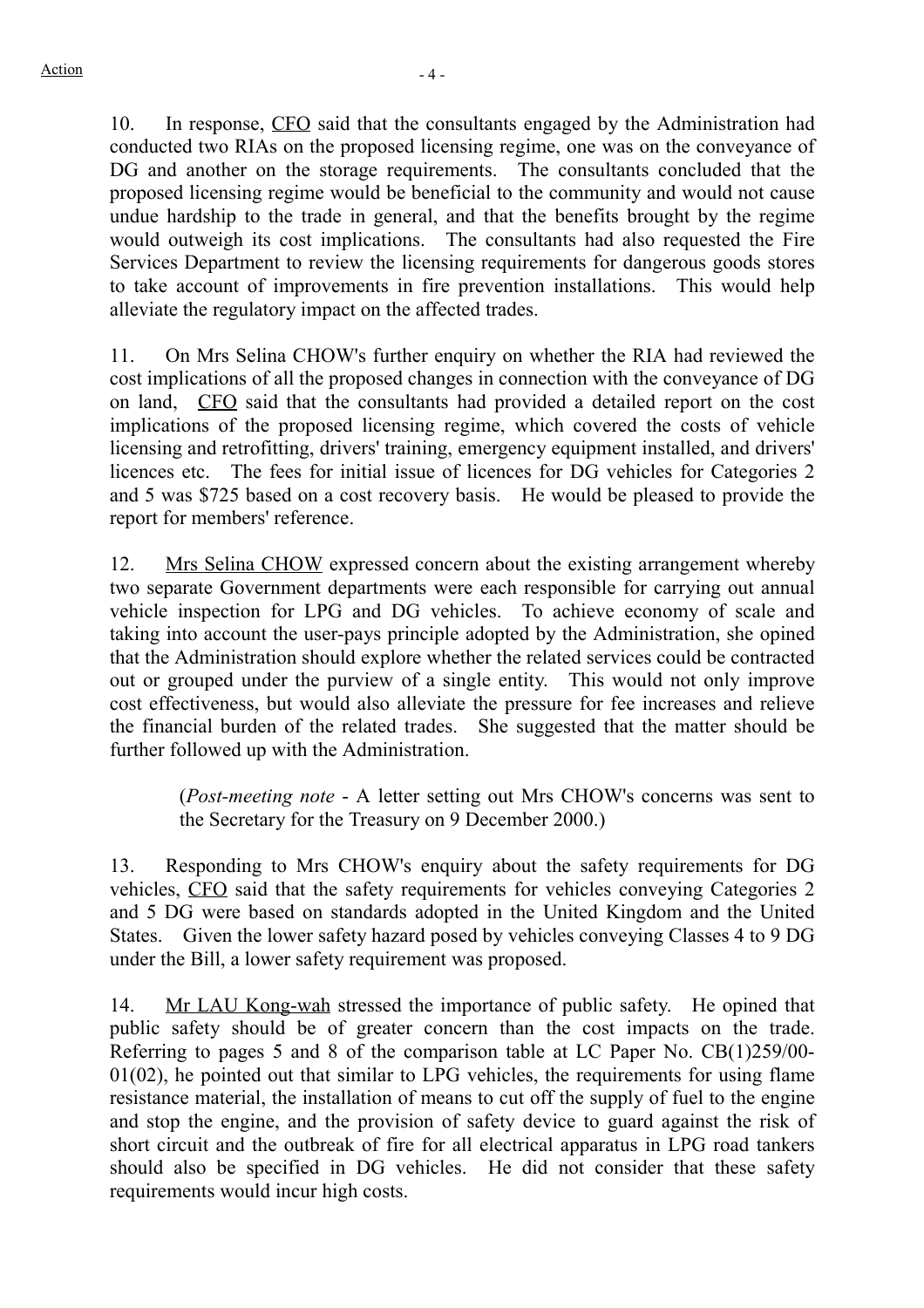15. CFO said in response that the safety requirements for LPG road tankers were much higher than DG vehicles. As such, any material used in the construction of LPG road tankers should be flame resistant as bursting and explosion might be resulted due to increase of pressure caused by temperature rise. With the use of flame resistant material in LPG road tankers, there would be a corresponding decrease on the need for fire service installations at LPG filling stations. By international standards, the safety installation required for LPG road tankers were not entirely applicable to vehicles conveying Classes 4 to 9 DG under the Bill. However, the Administration was prepared to further discuss the safety requirements with the trade.

16. While recognizing the need for public safety, Mrs Selina CHOW reiterated that a balance should be struck between safety and costs. She was not convinced of the need for Hong Kong to adopt a particularly higher safety standard than other developed cities. She noted that it was common practice for the Administration to adopt the highest safety standard possible, after reference was made to standards adopted overseas. She queried if such a practice was justified, given that there were cost implications in complying with standards which were overly stringent.

17. CFO said that the Administration considered that there was a need to adopt a higher safety standard because of the high population density and the narrowness of roads in Hong Kong. The licensing requirements for vehicles conveying Categories 2 and 5 DG had been adopted for quite some time and were found to be effective. The proposed requirements for licensing vehicles conveying classes 4 to 9 DG under the Bill were subject to a RIA, including a cost-benefit analysis.

18. Responding to Mrs CHOW's query on whether licensing requirements were considered the most cost-effective measure, PAS/S said that the licensing requirements had been regularly reviewed to keep in line with international standards and that the existing licensing requirements would ensure that DG vehicles were in compliance with necessary safety requirements. He concurred with members on the need for a balanced consideration between safety and costs. In setting safety standards for Hong Kong, the Administration would make reference to the standards adopted by other developed countries, taking into account local variations which might not be applicable elsewhere. It would also conduct consultation particularly with the trade. CFO added that the licensing requirements were found to be more effective than inspection by enforcement agencies as vehicles were subject to annual inspection upon renewal of licence.

19. Mrs Miriam LAU expressed concern about high fees for the drivers' training course. CFO said that the consultants had originally estimated the course fees to be around \$ 4 000. After a series of negotiation, the Vocational Training Council was prepared to lower the course fees to \$1 440. Experienced drivers would be exempted from some of the optional modules.

20. As regards Mrs Miriam LAU's further enquiry about the Code of Practice (COP), CFO said that this had yet to be drawn up. The COP would not be a part of the principal Ordinance but would be dealt with in conjunction with the subsidiary